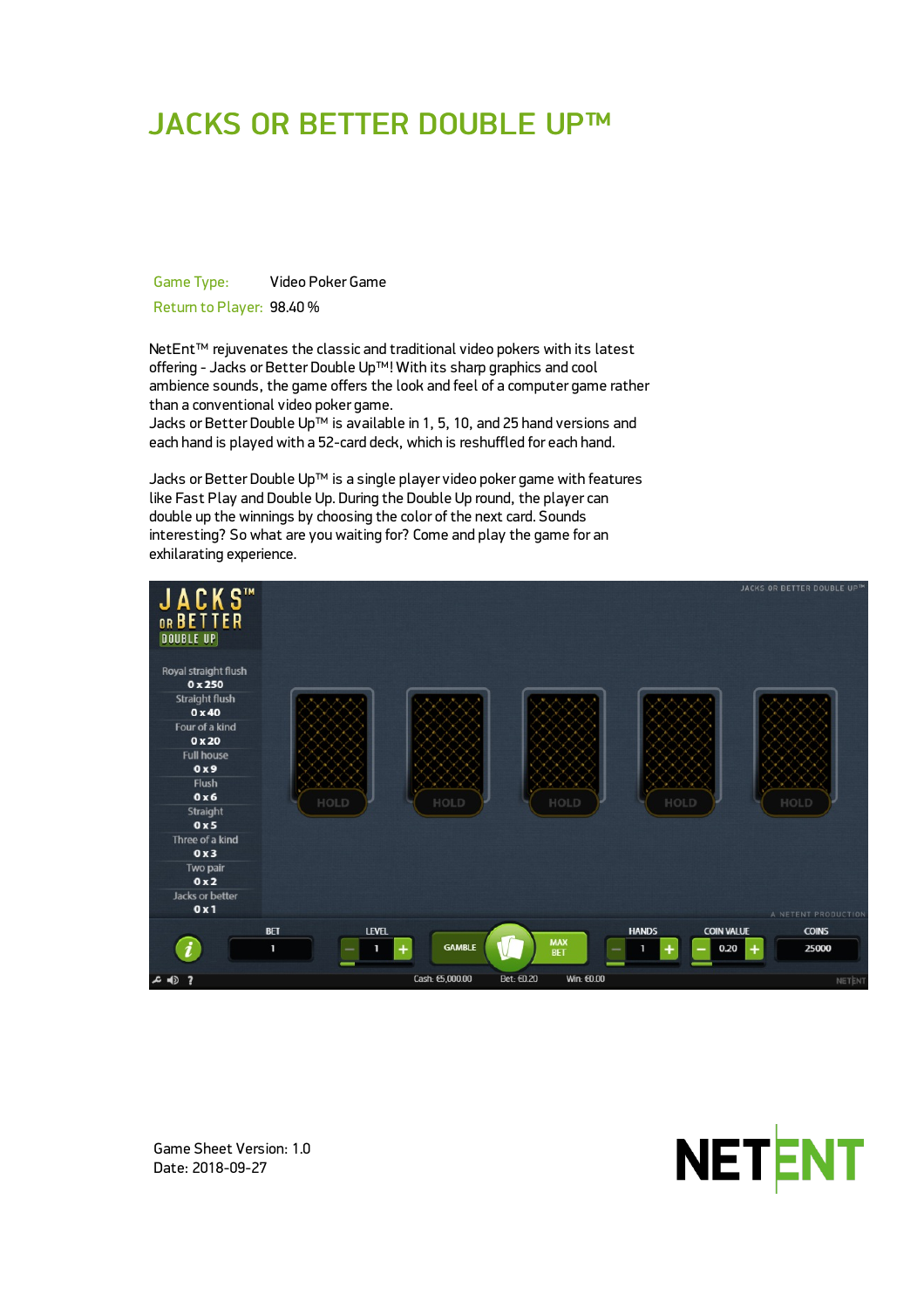## ABOUT JACKS OR BETTER DOUBLE UP

| <b>GENERAL INFORMATION</b>         |                                                                                                                                                                                                                                                                                                                                                                                                                                                                                                                                  |  |  |
|------------------------------------|----------------------------------------------------------------------------------------------------------------------------------------------------------------------------------------------------------------------------------------------------------------------------------------------------------------------------------------------------------------------------------------------------------------------------------------------------------------------------------------------------------------------------------|--|--|
| Game Type                          | Video Poker Game                                                                                                                                                                                                                                                                                                                                                                                                                                                                                                                 |  |  |
| Default Coin Values $(\epsilon)$   | 1 Hand: 0.1, 0.2, 0.5, 1.0, 2.0, 5.0, 10.0<br>5 Hand: 0.05, 0.1, 0.2, 0.5, 1.0, 2.0<br>10 Hand: 0.02, 0.05, 0.1, 0.2, 0.5, 1.0<br>25 Hand: 0.01, 0.02, 0.05, 0.1, 0.2, 0.5                                                                                                                                                                                                                                                                                                                                                       |  |  |
| Default Min / Max Bet $(\epsilon)$ | 1 Hand: 0.1/50.0<br>5 Hand: 0.25/50.0<br>10 Hand: 0.2/50.0<br>25 Hand: 0.25/62.5                                                                                                                                                                                                                                                                                                                                                                                                                                                 |  |  |
| <b>GAME FEATURES</b>               |                                                                                                                                                                                                                                                                                                                                                                                                                                                                                                                                  |  |  |
|                                    | • Double up                                                                                                                                                                                                                                                                                                                                                                                                                                                                                                                      |  |  |
| <b>PAYOUT</b>                      |                                                                                                                                                                                                                                                                                                                                                                                                                                                                                                                                  |  |  |
| Return to Player                   | 98.40%                                                                                                                                                                                                                                                                                                                                                                                                                                                                                                                           |  |  |
| Default Maximum Win (€)            | (Without double money win)<br>1 Hand: 40000<br>5 Hand: 40000<br>10 Hand: 40000<br>25 Hand: 50000                                                                                                                                                                                                                                                                                                                                                                                                                                 |  |  |
| Default Maximum Win (coins)        | (Without double money win)<br>1 Hand: 4000<br>5 Hand: 20000<br>10 Hand: 40000<br>25 Hand: 100000                                                                                                                                                                                                                                                                                                                                                                                                                                 |  |  |
| Hit Frequency (%)                  | 1 Hand: 44.70<br>5 Hand: 85.8<br>10 Hand: 96.6<br>25 Hand: 99.8                                                                                                                                                                                                                                                                                                                                                                                                                                                                  |  |  |
| <b>RESPONSIBLE GAMING</b>          |                                                                                                                                                                                                                                                                                                                                                                                                                                                                                                                                  |  |  |
| <b>Player Limits</b>               | $\bullet$ Player and casino operator can set the following play limits: Bet $\otimes$<br>loss per session, day, week or month. Block all play for a specified<br>period of time. Restrict session play length in minutes.<br>• Playing for real is restricted by player account funds (i.e. cannot play<br>for credit).<br>$\bullet$ (Italy jurisdiction only) Player can initially have a maximum of 1.000 $\in$<br>in the wallet. Since each game is a user session, the player's wallet<br>may exceed this limit during play. |  |  |
| Other                              | • Play for Fun<br>· Variable coin values<br>• Variable bet levels<br>$\bullet$ G4 mode                                                                                                                                                                                                                                                                                                                                                                                                                                           |  |  |
| <b>TECHNICAL INFORMATION</b>       |                                                                                                                                                                                                                                                                                                                                                                                                                                                                                                                                  |  |  |
| Game ID                            | jacksorbettermultiplehand_not_mobile (basic wallet)<br>jacksorbettermultiplehand_not_mobile_sw (seamless wallet)                                                                                                                                                                                                                                                                                                                                                                                                                 |  |  |
| <b>Display Resolution</b>          | 1280 x 720                                                                                                                                                                                                                                                                                                                                                                                                                                                                                                                       |  |  |
| <b>Aspect Ratio</b>                | 16:9                                                                                                                                                                                                                                                                                                                                                                                                                                                                                                                             |  |  |
| Technology                         | HTML5                                                                                                                                                                                                                                                                                                                                                                                                                                                                                                                            |  |  |
| Deployment                         | Refer to CasinoModule Help for information about launching                                                                                                                                                                                                                                                                                                                                                                                                                                                                       |  |  |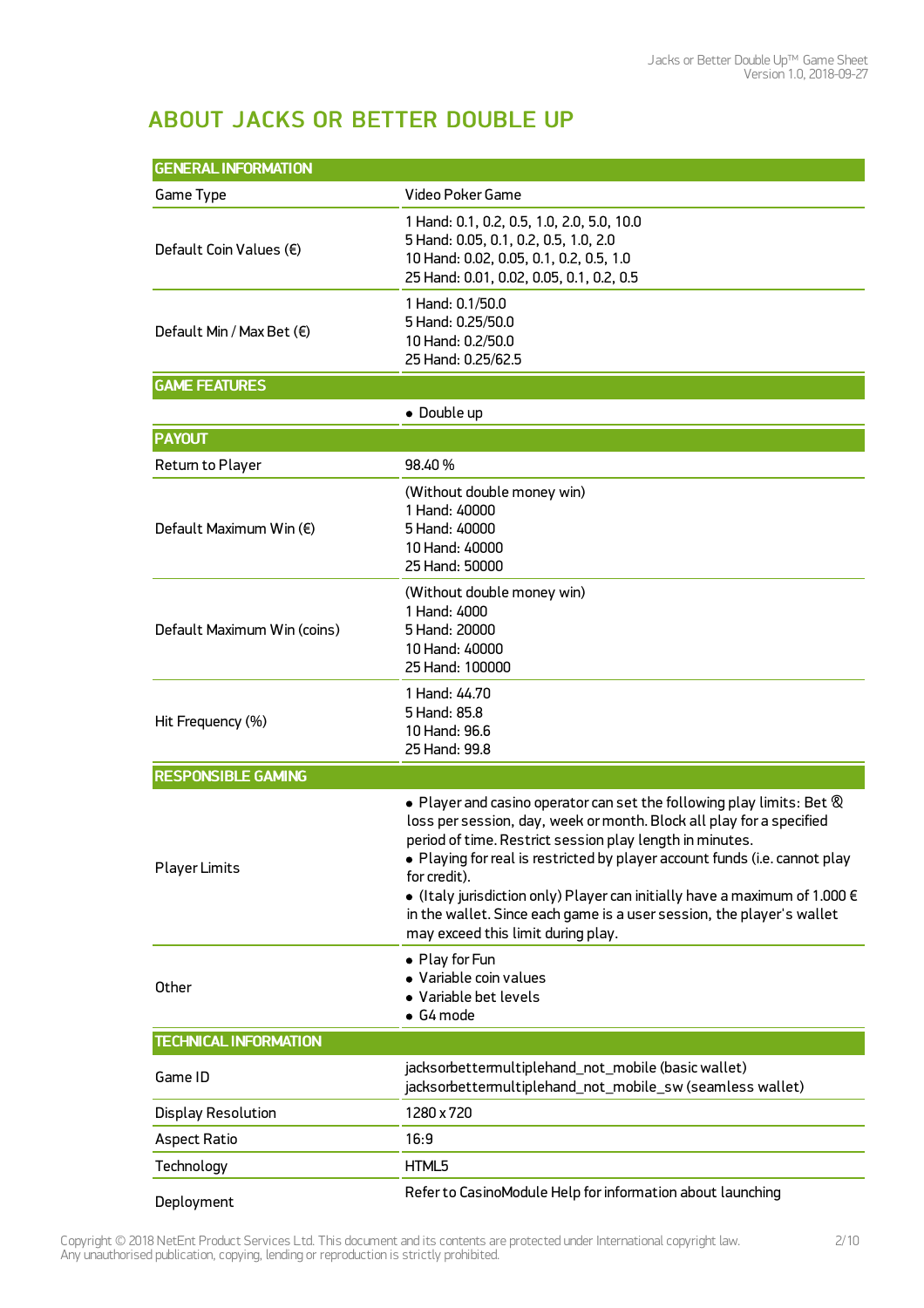CasinoModule games.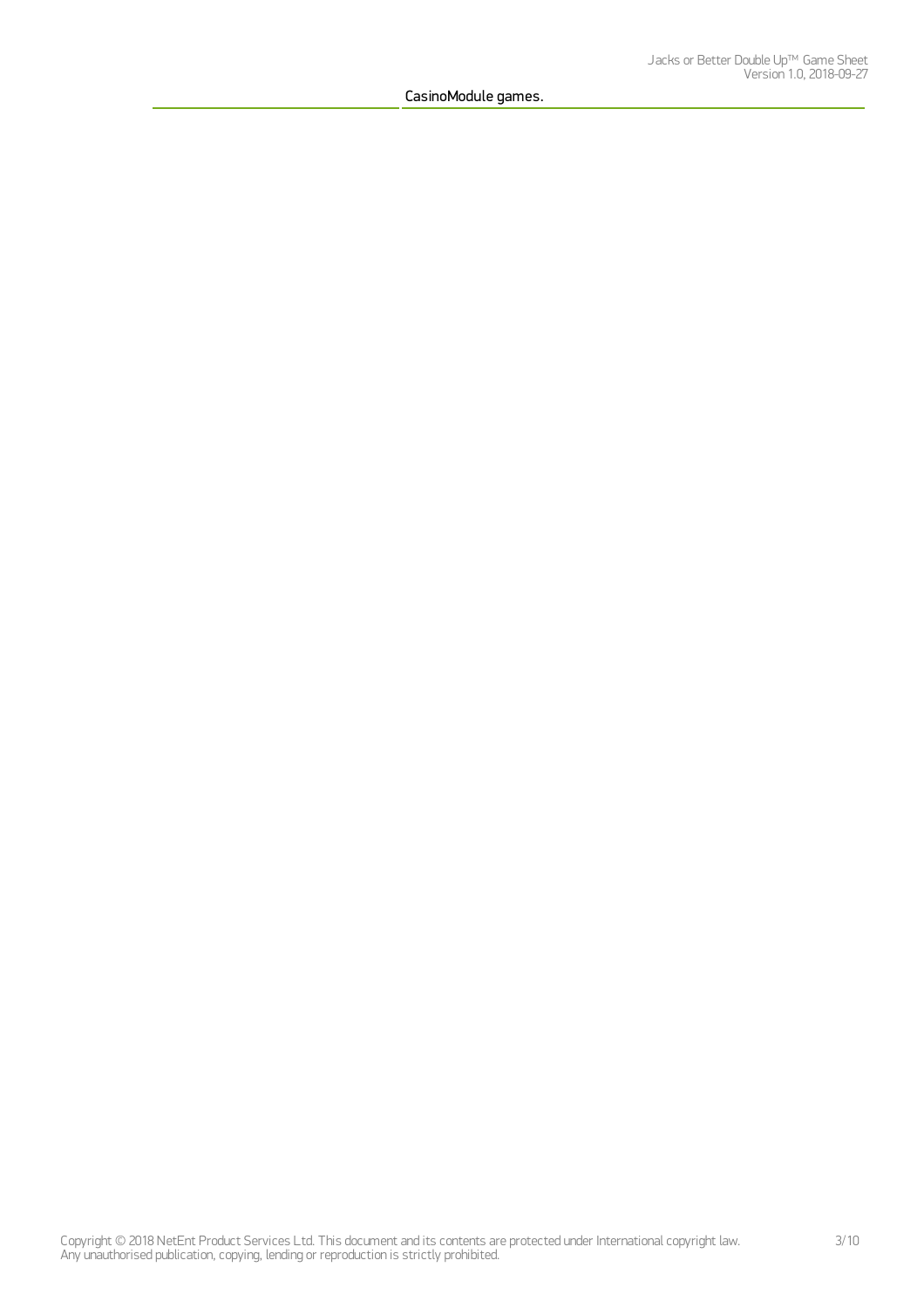## GAME DESIGN



Double Up Feature

## Double Up Feature

Every time you win, you have the opportunity to bet your winnings in the Double Up gamble feature. During the Double Up gamble feature, you will either double or lose your current winnings. You can collect yourwinnings at any point during the Double Up gamble feature.

Choose a color and if the color of the card matches the color of the button you selected, you win the coin amount displayed below the card. You have a maximum of 5 chances to gamble yourwinnings.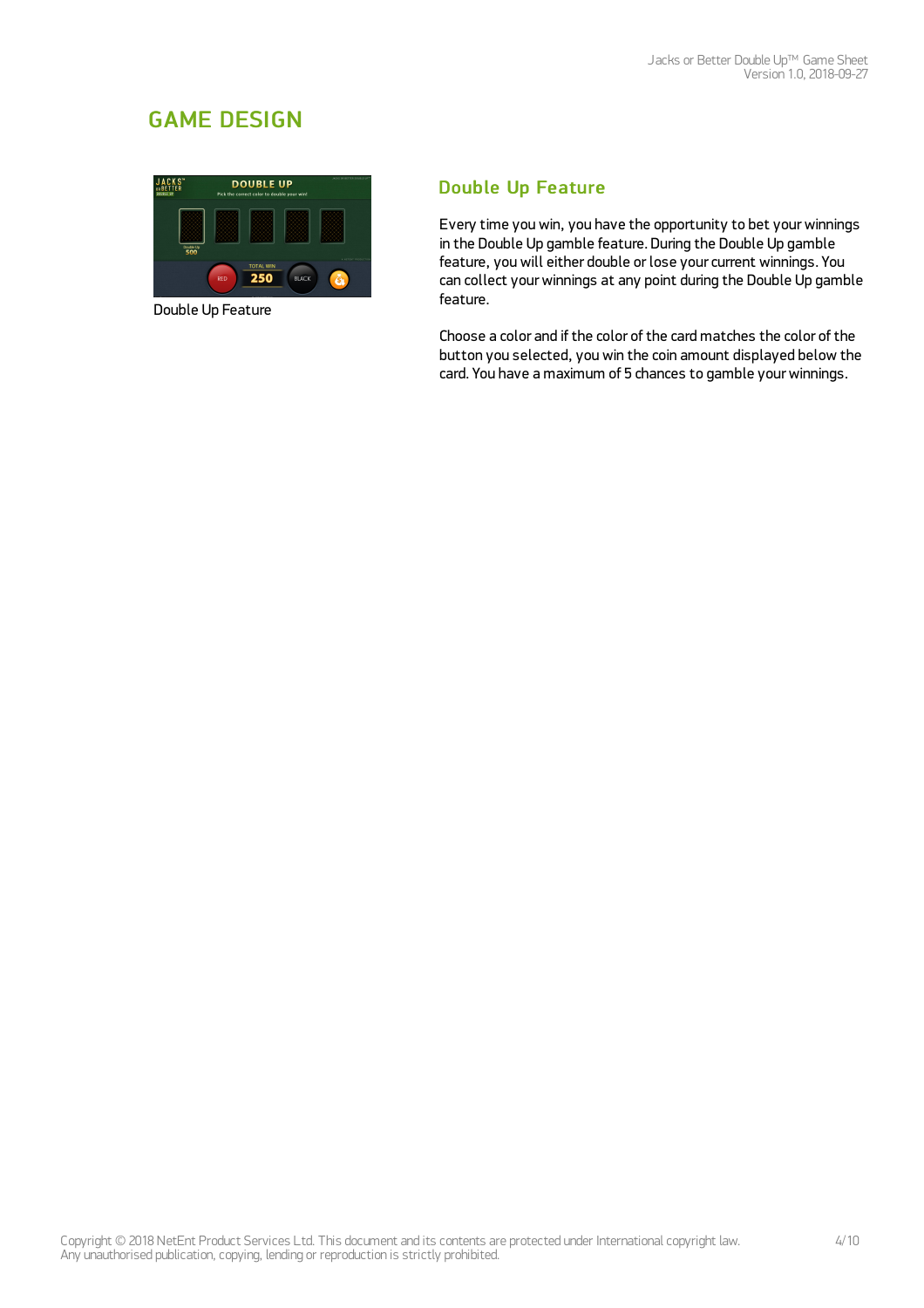

## Hold

Cards that are part of a winning hand are automatically held, the players may choose to clear these cards.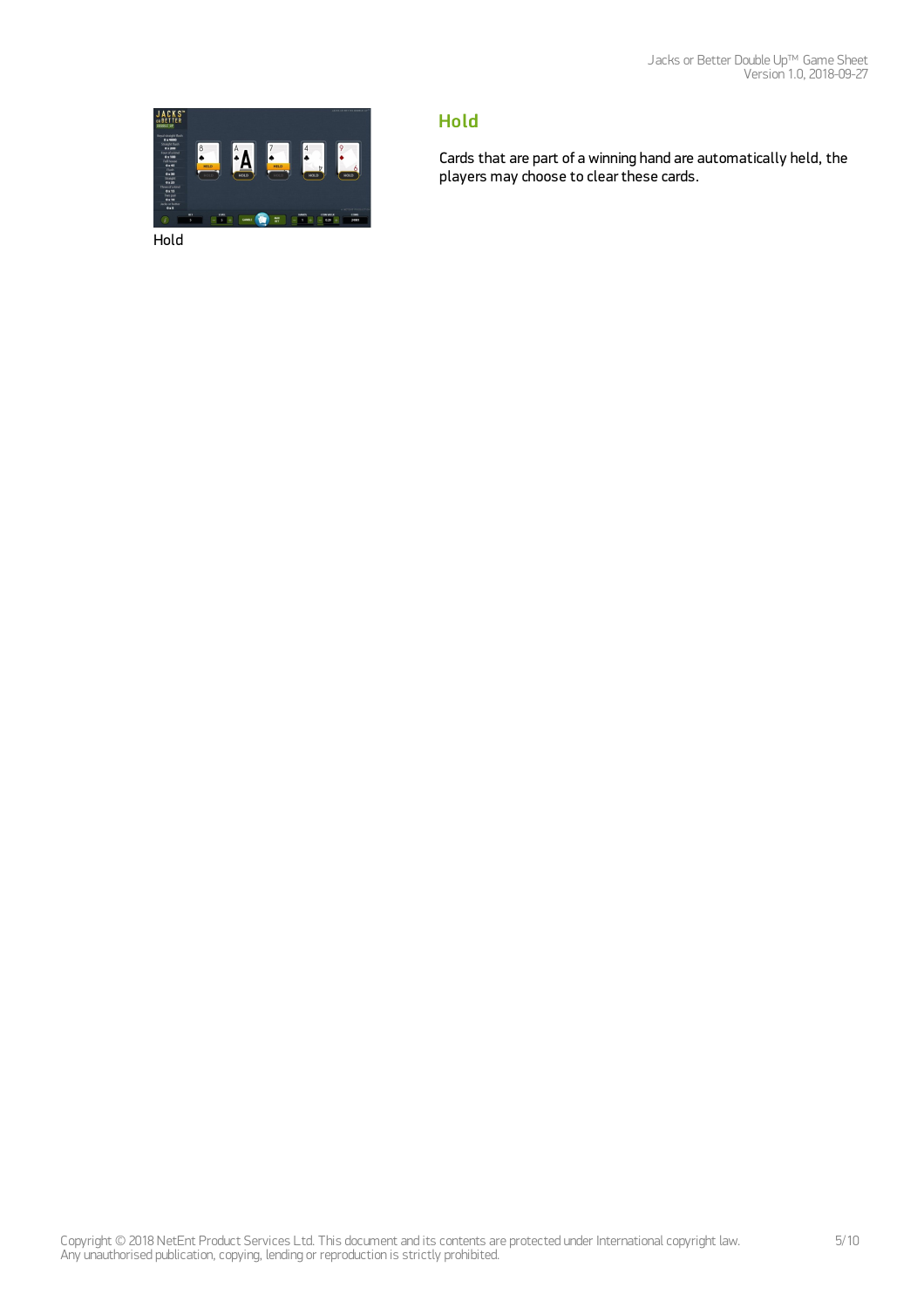## PAYOUT

### Payout Summary

#### **GAME RETURN TO PLAYER (RTP)**

- Bet level 1-4: 98.40%
- Bet level 5: 99.56%

#### **HIT FREQUENCY**

- 1 Hand: 44.7%
- 5 Hand: 85.8%
- 10 Hand: 96.6%
- 25 Hand: 99.8%

#### MAXIMUM PAYOUT

Note: The maximum win of a game round may be higher than the maximum coinciding win, since a game round may include several spins.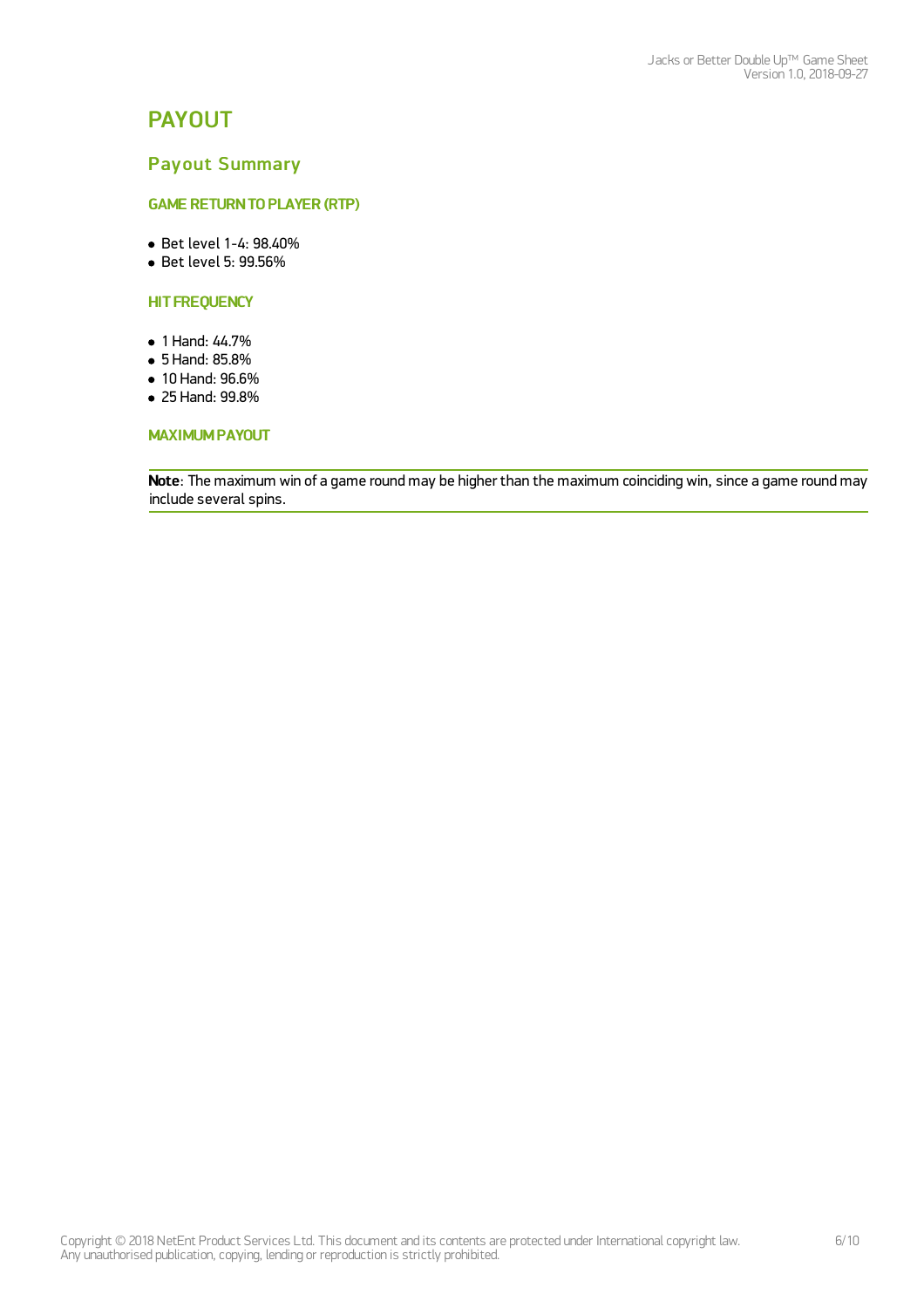## **Paytable**

| <b>PAYTABLE</b>      |                         |     |     |      |      |  |
|----------------------|-------------------------|-----|-----|------|------|--|
| Royal straight flush | 250                     | 500 | 750 | 1000 | 4000 |  |
| Straight flush       | 40                      | 80  | 120 | 160  | 200  |  |
| Four of a kind       | 20                      | 40  | 60  | 80   | 100  |  |
| <b>Full house</b>    | 9                       | 18  | 27  | 36   | 45   |  |
| Flush                | 6                       | 12  | 18  | 24   | 30   |  |
| Straight             | 5                       | 10  | 15  | 20   | 25   |  |
| Three of a kind      | 3                       | 6   | 9   | 12   | 15   |  |
| Two pair             | $\overline{\mathbf{z}}$ | 4   | 6   | 8    | 10   |  |
| Jacks or better      | 1                       | 2   | 3   | 4    | 5    |  |

Paytable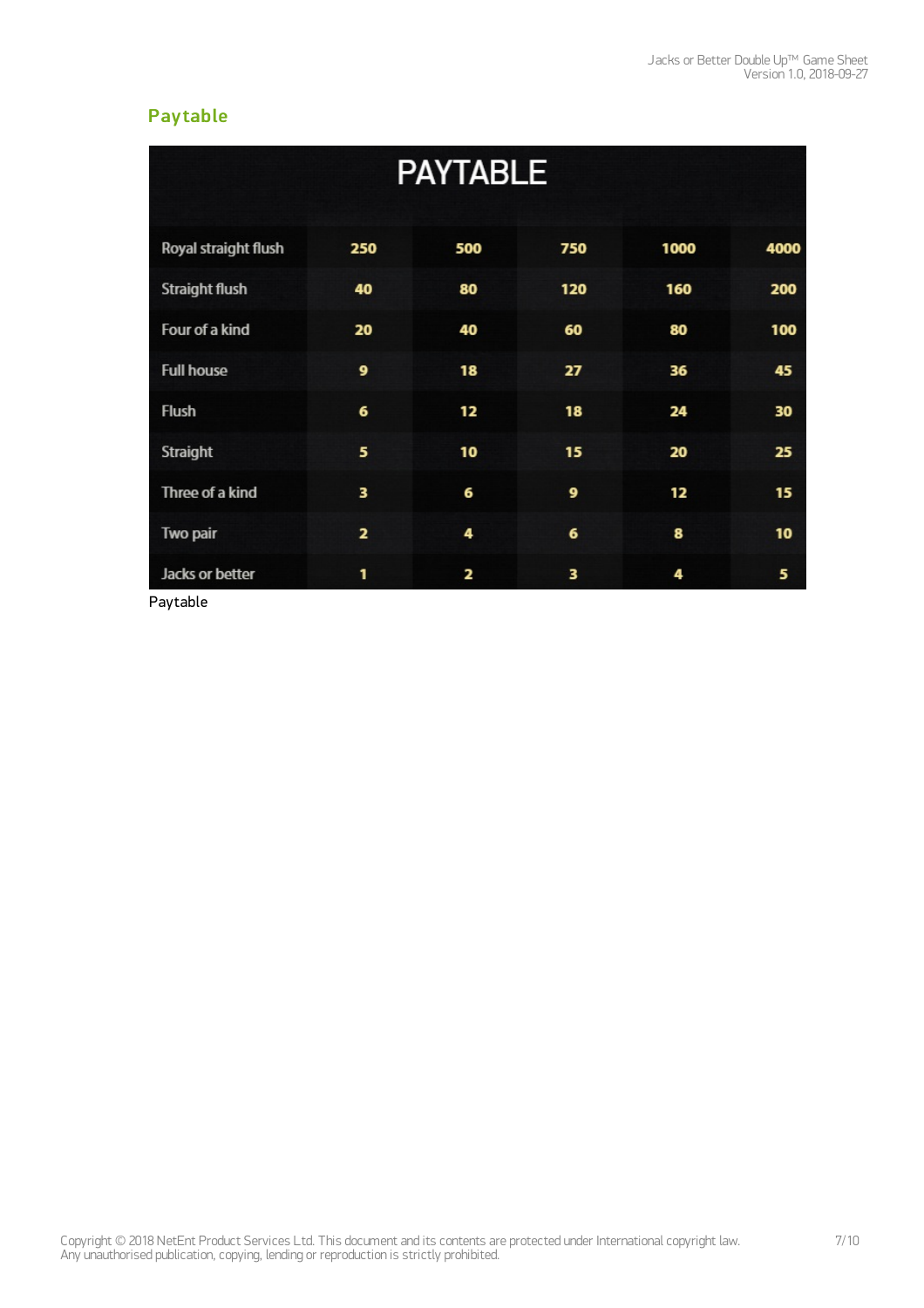## ADDITIONAL INFORMATION

### Randomisation

#### Random Number Generator (RNG)

The algorithm used for random number generation (RNG) is Fortuna, a cryptographically secure pseudorandom number generator (PRNG) devised by Bruce Schneier and Niels Ferguson. For more information, see the document Random Number Generation.

The Random Number Generator and its implementation has been tested and approved/certified for randomness according to prevailing industry standards by an accredited, independent, 3rd party test facility.

## Malfunction Management

If a player attempts to access a game using an invalidated session, (for example, due to inactivity or system restart) an error message is displayed in the game. The player can then log on again and resume game play. The game state is always stored so the player can resume game play exactly where he or she left off.

In case of an HTTP error, network timeout or server error a "technical error" message will be displayed to the player and the game will stay in an "unavailable" state until the player reloads the game at a time when the game becomes available.



If a session times out, a "session timeout" message will be displayed to the player and the game will stay in an "unavailable" state until the player reloads the game.



In case of an "out of money" event, an "out of money" message will be displayed to the player and the game will stay in an "unavailable" state until the player reloads the game.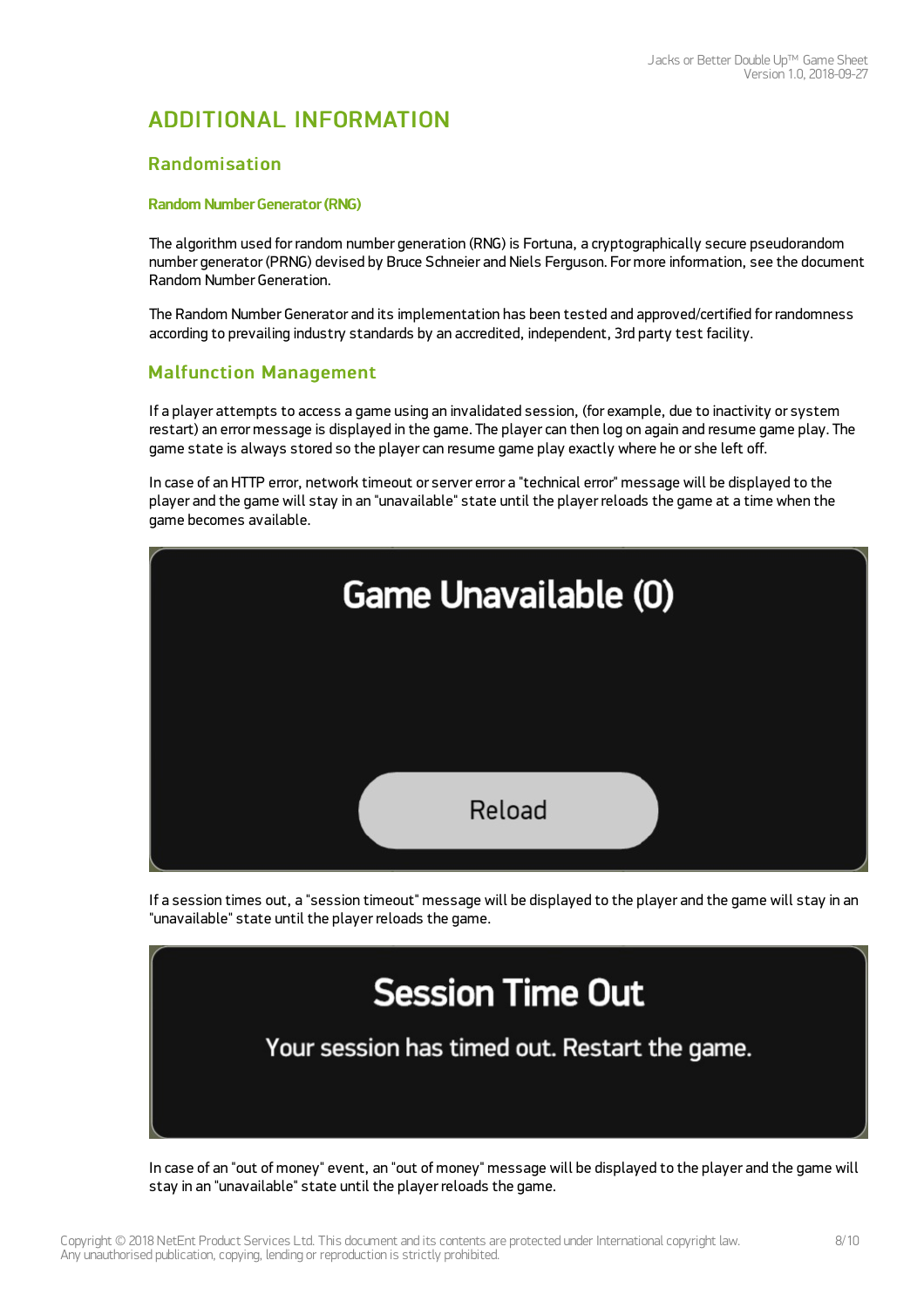

(Italy jurisdiction only) Further information on management of malfunctions is also described in section 3.2.1 of the Gaming Platform (Progetto Della Piattaforma Di Gioco) document. This document provides details on how a player is informed of balance return payments and the technical process.

Information regarding session timeouts and malfunctions is provided to the player via the game rules. Specifically, the player is informed that "In the event of malfunction of the gaming hardware/software, all affected game bets and payouts are rendered void and all affected bets refunded."

### Information to the Player

Players receive a response required message every hour of continuous play: They cannot continue playing unless they respond to the message which provides them with details about the amount bet and won so far during game play.

Players also have access to their game session history and game rules from within the game at all times.

### Game Simulation

A demo version of the game is available at <http://www.netent.com/games/>